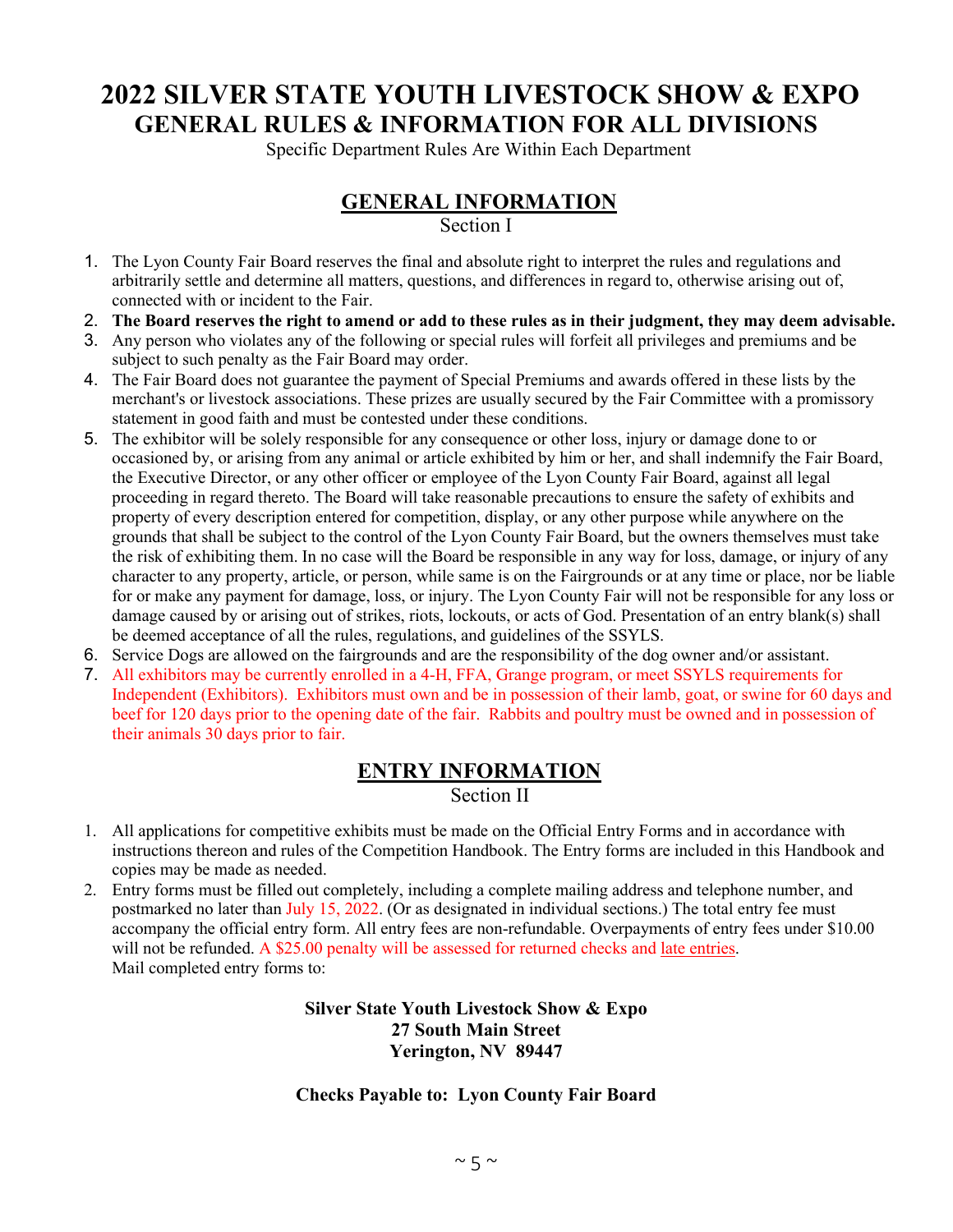# **GENERAL RULES & INFORMATION FOR ALL DIVISIONS**

Specific Department Rules Are Within Each Department

Entry Information – continued

- 3. Incorrect or incomplete Entry forms will not be accepted and will be returned to Exhibitor for correction. Entry deadline is still enforced. A Late Fee Charge of \$25 will be added to all entries that are Postmarked after July 15<sup>th</sup>, 2022.
- 4. Entry forms sent by mail, freight or express must be prepaid and clearly marked as an Entry Form.
- 5. When "Entry" is used, it refers to the Entry Blank. "Exhibit" refers to the article entered for competition.
- 6. The Fair management has the right to limit entries to facilities available and/or cancel any division or classes in which there are not enough entries. Any return of entries under this rule will be done on a discriminatory basis.
- 7. The Fair reserves the right to reject any exhibit being offered for exhibition.
- 8. Exhibitor is responsible for classifying his/her own Exhibit. If for any reason the Exhibit is in the wrong division or class, the staff/judge has the authority to move an entry to another class or division, except where prohibited by the rules.
- 9. All material used in decorating booths, racks and exhibits must be made from nonflammable products or treated and maintained in a flame-retardant condition, as per the regulations prescribed by the Fire Department.

# **EXHIBITORS**

Section III

- 1. Any exhibitor who, for the purpose of defrauding or misrepresentation, makes any fraudulent entry in the name of another exhibitor for the purpose of exhibiting will be subject to disciplinary action to be determined by Fair management.
- 2. Exhibit buildings will be open to the public during Fair operation hours.
- 3. No cooking appliances will be allowed in any exhibit. All exhibitors are required to use only appliances that are properly grounded and have met UL specifications, (i.e., clippers, blowers, heaters, vacuums, fans, etc.)

### **JUDGING SYSTEMS** Section IV

1. All divisions and classes shall be judged under the American or Danish System of judging as specified in each competitive section.

**AMERICAN:** The judging process is to rank exhibits against one another and award one first, one-second, etc. **DANISH:** The judging process is to compare each exhibit on its own merit against the scorecard or recognized standard and award as many blue ribbons, etc. as merited.

- 2. Judges may not award prizes to unworthy exhibits. It is the intention of the management to display only quality items.
- 3. No person shall act as a judge in any division in which he/she or a member of his/her immediate family is an exhibitor, is in charge of an exhibit or division, in charge of a group of exhibitors or is a member of a group of exhibitors.
- 4. The decision of the judges is FINAL. To encourage high standards, the judge can award first, second, third place, etc. according to merit of the Exhibit. If an Exhibit is considered without merit, the judge is under no obligation to present an award under any circumstances.